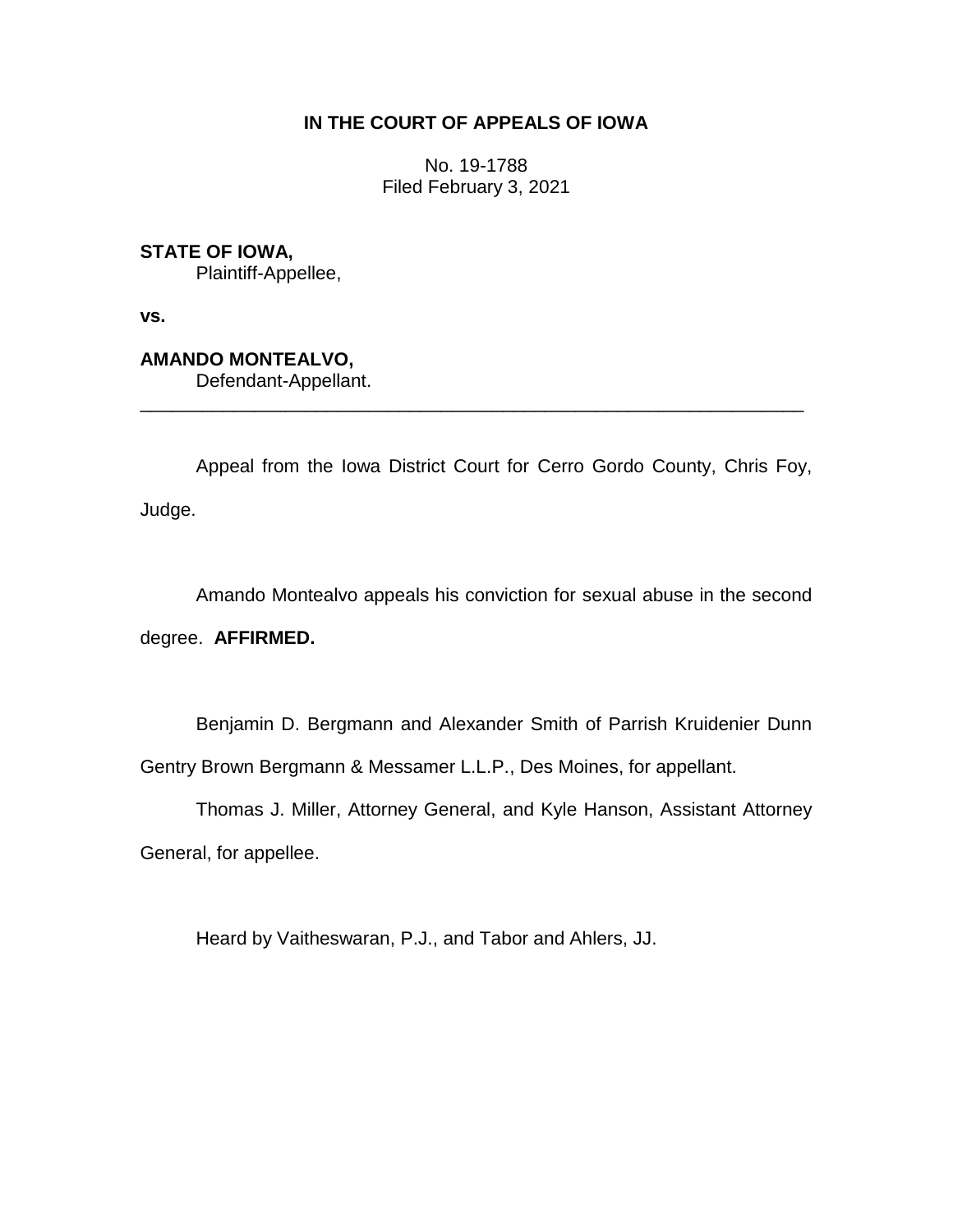### **AHLERS, Judge.**

Amando Montealvo appeals his conviction for sexual abuse in the second degree. He argues his trial was tainted by juror misconduct and juror bias, an expert witness improperly commented on witness testimony, the court erroneously admitted vouching evidence, the evidence is insufficient to support his conviction, the weight of the evidence does not support his conviction, and cumulative errors require a new trial. We reject his arguments and affirm his conviction.

#### **I. Background Facts and Proceedings.**

A.P. was born in 1995. Growing up, she lived in a home in Cerro Gordo County with her mother and two siblings. Montealvo lived with them in the home "off and on" throughout her childhood. A.P. testified Montealvo wanted her to give him "romantic" kisses on the lips beginning at age four and more frequently after she turned six. A.P. further testified she saw Montealvo kiss her younger sister in the same way.

A.P. testified that when she was seven years old she stayed home from school one day with an illness. A.P. and Montealvo were the only persons in the home that day. A.P. fell asleep in her bedroom and woke to find Montealvo in bed with her. Montealvo's hand was on A.P.'s vagina over her clothes, and he was trying to kiss her. A.P. managed to push Montealvo away, and she went to her grandparents' nearby home to avoid him.

A.P. testified to another incident when she was ten years old. A.P. had just returned home from school and sat down on the living room couch to watch television. A.P. was alone in the room until Montealvo entered the room and sat on the couch uncomfortably close to her. A.P. moved to a chair to avoid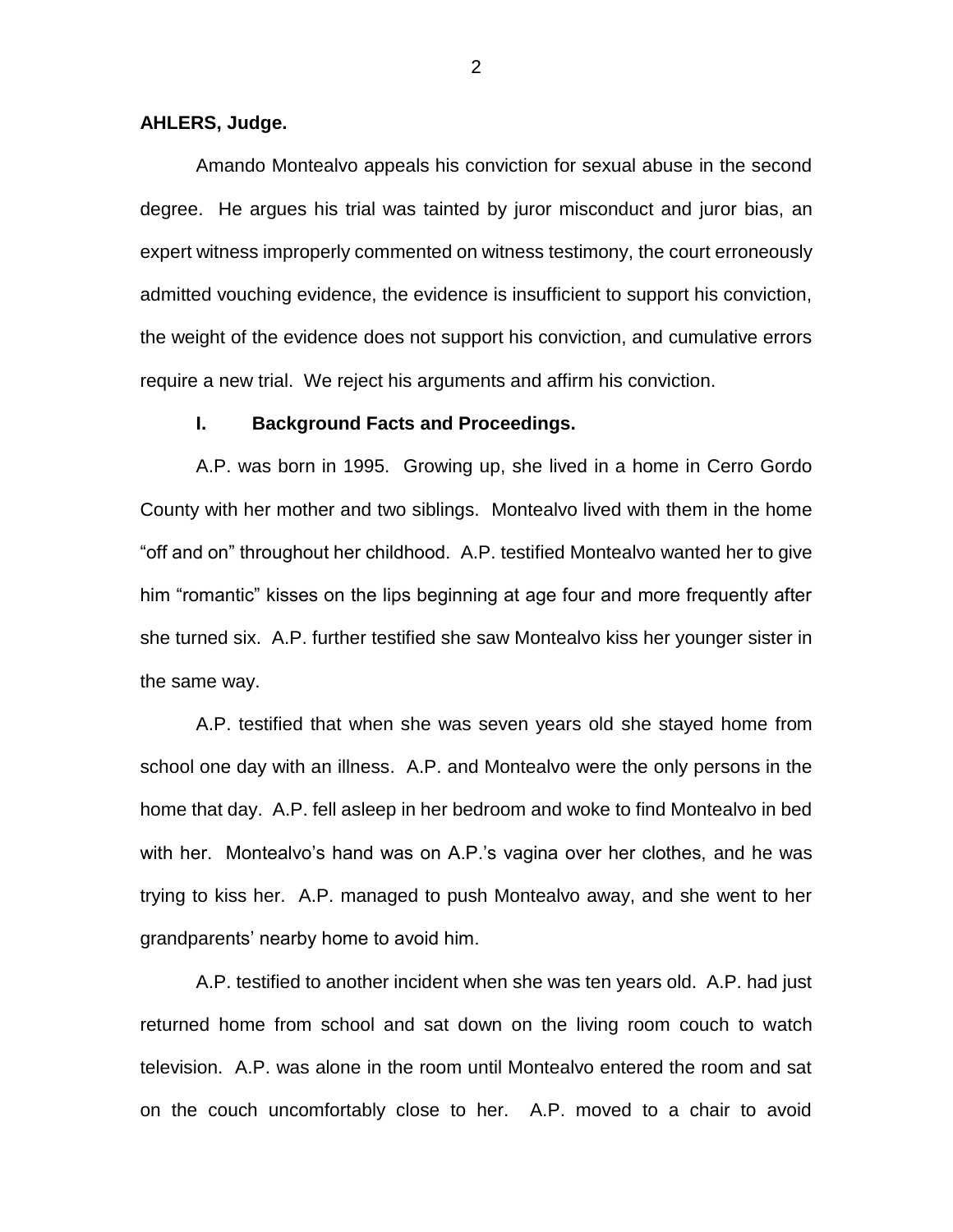Montealvo, but he moved to the chair with her. A.P. moved to the floor to avoid Montealvo again. Montealvo moved to the floor next to A.P. and began kissing her on the lips. Montealvo then touched A.P. on the vagina under her clothes, penetrated her vagina with his fingers, and attempted to remove her pants. A.P. hit Montealvo to escape and went to her grandparents' home.

In 2015, A.P.'s sister, who was a minor at the time, reported to a counselor that Montealvo inappropriately touched her about nine years earlier. The sister's disclosure prompted a police investigation, and A.P. reported Montealvo touched her when she was seven and ten as part of that investigation.

The State filed criminal charges against Montealvo stemming from the allegations by A.P. and her sister. Trial was held July 16 to 19, 2019, after which the jury found Montealvo guilty of sexual abuse in the second degree for his actions with A.P.<sup>1</sup> Montealvo filed post-trial motions seeking a new trial on multiple grounds, including weight of the evidence and juror misconduct and bias. After a hearing, the district court denied Montealvo's motions and sentenced him to a term of incarceration not to exceed twenty-five years. Montealvo appeals.

### **II. Standard of Review.**

 $\overline{a}$ 

We generally review the district court's denial of a motion for new trial for abuse of discretion. *State v. Ary*, 877 N.W.2d 686, 706 (Iowa 2016). However, we review constitutional issues de novo, including constitutional issues raised in a motion for new trial. 2 *State v. Christensen*, 929 N.W.2d 646, 676 (Iowa 2019); *see* 

 $1$  The jury also found Montealvo not quilty of a second count, assault with intent to commit sexual abuse for his actions with A.P.'s sister.

 $2$  The State asserts Montealvo only preserved for our review claims of juror misconduct and juror bias that are based on Iowa's rules of criminal procedure and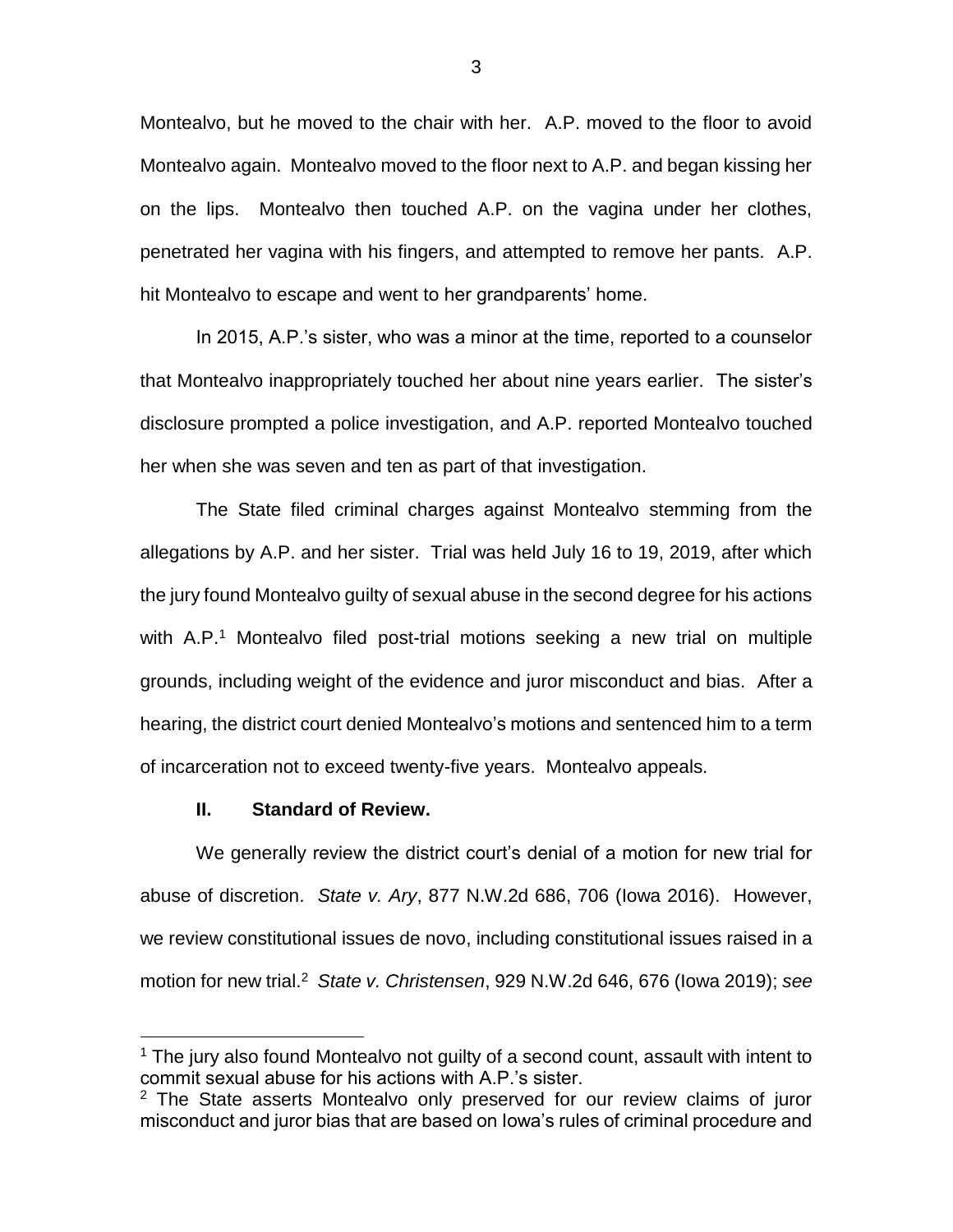*also State v. Webster*, 865 N.W.2d 223, 231 (Iowa 2015). We review evidentiary rulings, including claims that a witness is impermissibly vouching for another witness's credibility, for abuse of discretion. *State v. Dudley*, 856 N.W.2d 668, 675 (Iowa 2014). We review a claim of insubstantial evidence for correction of errors at law. *State v. Schiebout*, 944 N.W.2d 666, 670 (Iowa 2020).

## **III. Juror Misconduct and Juror Bias.**

 $\overline{a}$ 

Montealvo sought a new trial on the grounds of juror misconduct and juror bias, asserting a juror "lied" about her experience with sexual abuse during voir dire. "The concepts of juror misconduct and juror bias are often related but are somewhat different in nature." *Christensen*, 929 N.W.2d at 661. "Juror misconduct ordinarily relates to actions of a juror, often contrary to the court's instructions or admonitions, which impair the integrity of the fact-finding process at trial." *State v. Webster*, 865 N.W.2d 223, 232 (Iowa 2015). "Juror bias, on the other hand, focuses on the ability of a juror to impartially consider questions raised at trial." *Id*. "A biased juror is simply unable to come to a fair decision in a case based upon the facts and law presented at trial." *Id*.

Early in voir dire, the district court addressed the prospective jurors:

I mentioned earlier the charges against Mr. Montealvo are sex offenses. And I want to be careful here because I don't want to pry,

not the federal or state constitutions. Thus, the State asserts, the proper standard of review for Montealvo's non-constitutional claims of juror misconduct and juror bias is abuse of discretion. Our supreme court has recognized the rules implicated in a claim of juror misconduct or juror bias "are designed to implement the constitutional demands of due process." *Christensen*, 929 N.W.2d at 677. Our supreme court has so far declined to specify the standard of review for a claim of juror misconduct or juror bias that is based entirely on the rules of criminal procedure. *Id.* at 677–78. As in *Christensen*, "we generally agree with the factfinding of the district court" and our outcome is the same when reviewing the district court de novo or for abuse of discretion. *Id*.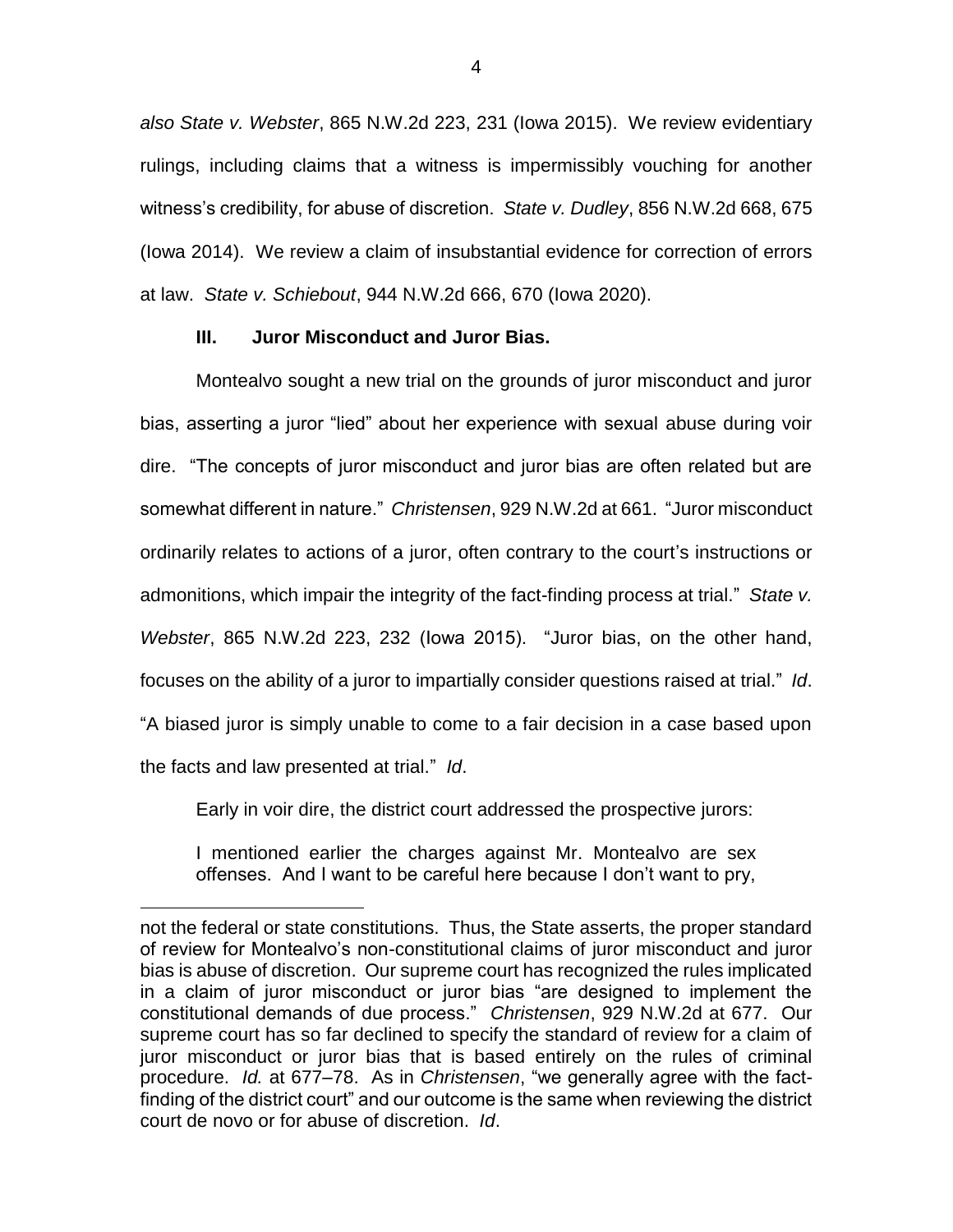but I think it's helpful to have this background about prospective jurors.

Anyone that's seated up front right now that either has been a victim themselves of a sex—a sex offense or is close friends or has a close family member who has been a victim?

Multiple prospective jurors raised their hands, and the court solicited general details from these persons in open court before questioning them privately with both parties' counsel. Juror H did not raise her hand or otherwise provide information about personal experience with sex offenses. Juror H eventually sat on the jury and participated in rendering the verdict.

After trial, Montealvo learned Juror H may have been the victim of a sex offense. Montealvo presented testimony from Juror H's older sister, who described two incidents occurring more than fifty years earlier.<sup>3</sup> According to the testimony of Juror H's sister, when Juror H was "[m]aybe four" years old, the sister watched their father touch Juror H on the buttocks and the sister on the vagina after they finished a bath. In a later incident described by the sister, when Juror H was about six years old, Juror H told the sister their uncle had just made Juror H fondle him. According to the sister's testimony, when the sister learned Juror H was a juror for Montealvo's trial, the sister asked Juror H, "How can you be a juror when you have been sexually abused?" Juror H replied that "she's over it."

We agree with the district court that the testimony of Juror H's sister is not sufficient to establish Juror H lied during voir dire. As the district court found, "what a four- to six-year old might have said about the incident, how a six- to eight-yearold sister interpreted what was being told about the incident" does not establish

 $\overline{a}$ 

 $3$  Juror H's sister testified she is currently sixty-two years old and Juror H is fiftynine years old.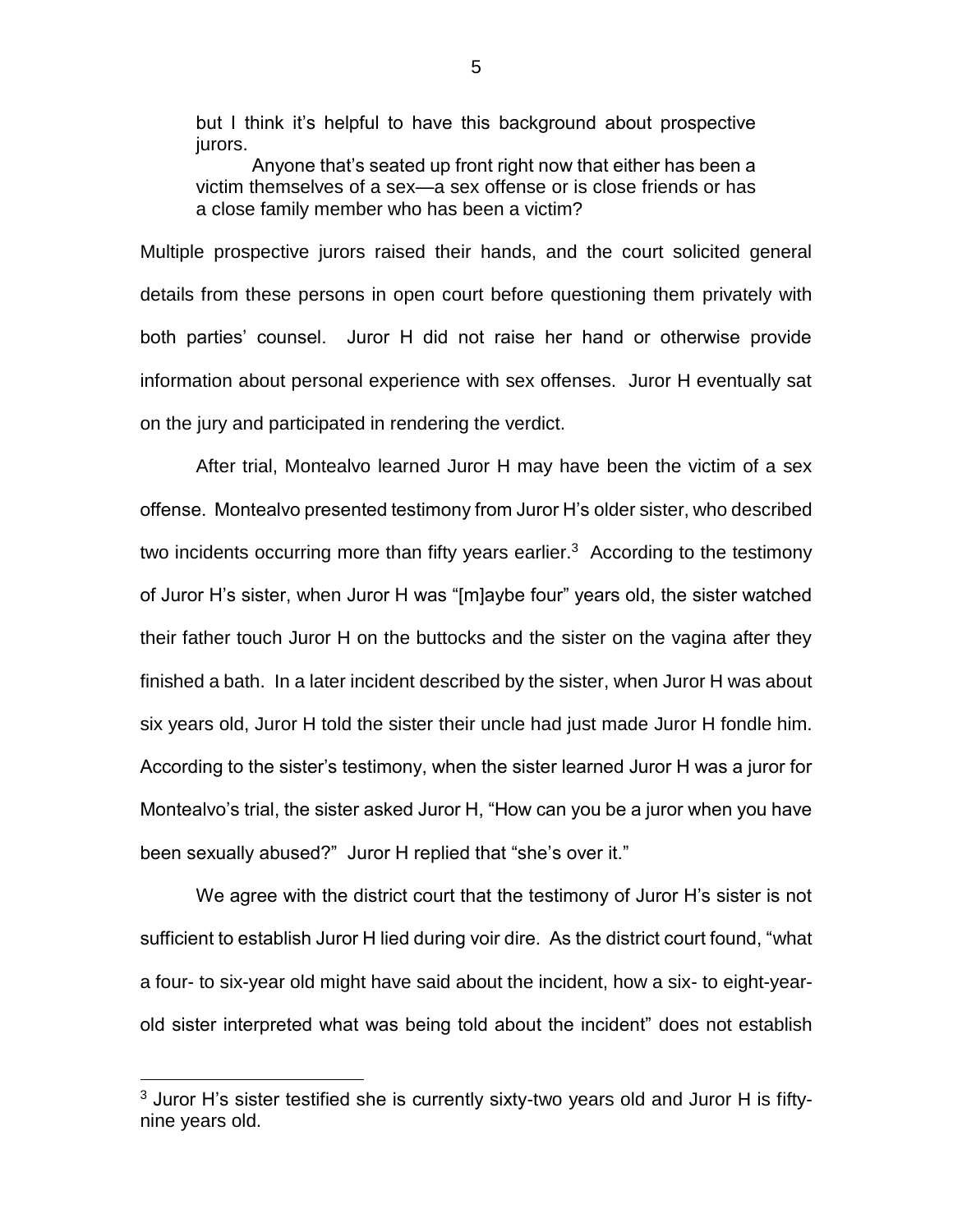the two incidents occurred as the sister described. Even if we assume Juror H's sister credibly and accurately described these two childhood incidents from over a half-century ago, nothing in the record shows Juror H still perceived these incidents the same way or even remembered these incidents when the district court asked about sex offenses. Furthermore, nothing in the record shows Juror H perceived either incident as a "sex offense" or herself or her sister a "victim," especially considering no one defined these terms during voir dire. *See State v. Beer*, 367 N.W.2d 532, 535 (Minn. 1985) (finding a juror did not "lie" during jury selection in a sex abuse case by not responding affirmatively to questions about being a victim or perpetrator based on the wording of the questions and the lack of explanation of the terms used in the questions). Without establishing Juror H lied during voir dire or otherwise refused to answer questions honestly, Montealvo cannot show Juror H engaged in juror misconduct.

As to juror bias, "deliberate lying during voir dire may strongly suggest" bias requiring a new trial. *Webster*, 865 N.W.2d at 237. However, as explained above, the record does not establish Juror H deliberately lied during voir dire. Juror H's later statement that "she's over" the earlier incidents is ambiguous and does not show she was unable to fairly evaluate the charges against Montealvo. *See id.* at 232. We agree with the district court that Montealvo failed to establish Juror H was impermissibly biased. We reject his claims of juror misconduct and juror bias.

#### **IV. Vouching.**

Montealvo argues the State's expert witness impermissibly vouched for A.P.'s credibility. "Expert testimony in child sexual abuse cases can be very beneficial to assist the jury in understanding some of the seemingly unusual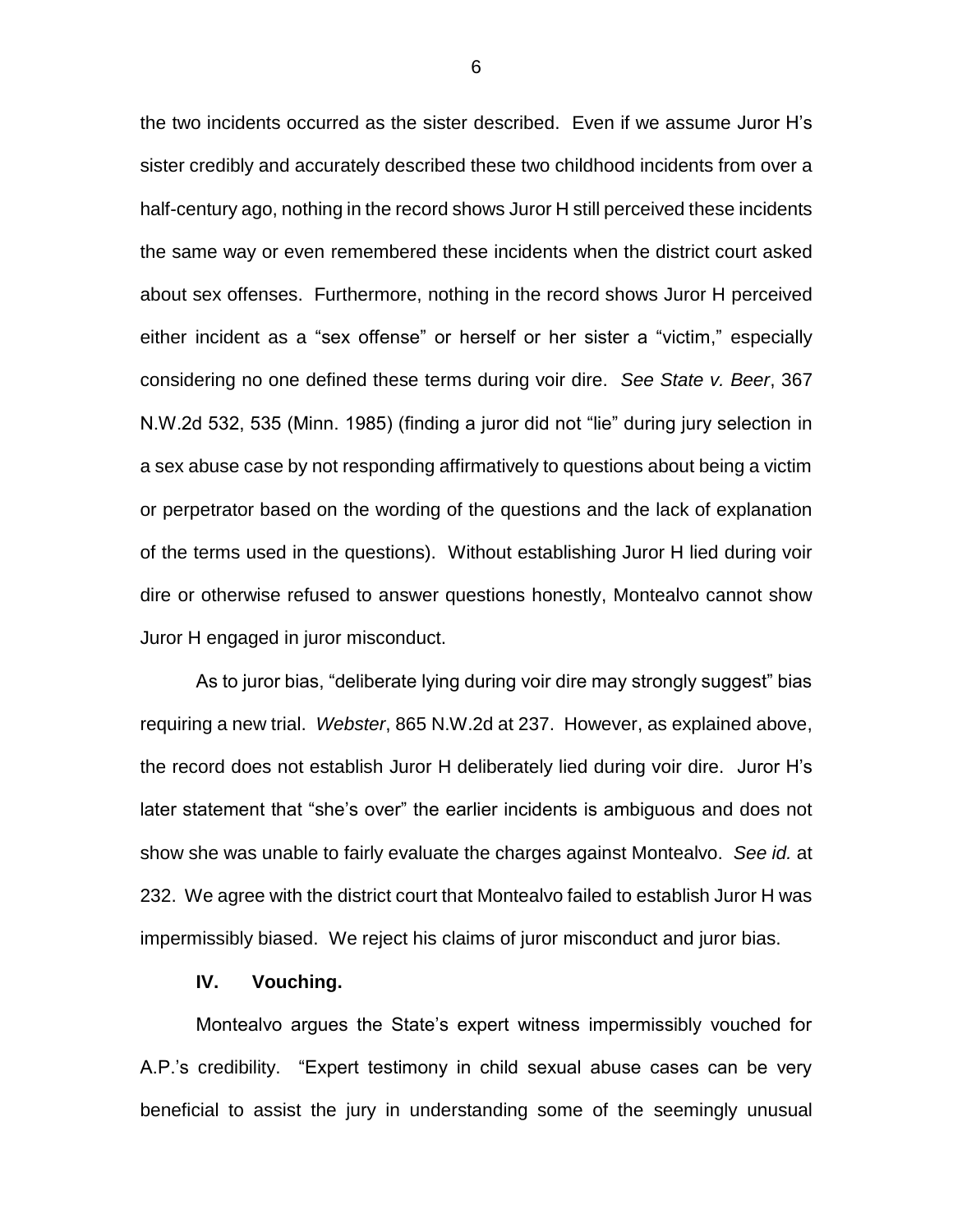behavior child victims tend to display." *Dudley*, 856 N.W.2d at 675. However, "an expert witness cannot give testimony that directly or indirectly comments on the child's credibility." *Id.* at 677.

The State called Tammera Bibbins, a therapist and forensic interviewer for children, as an expert witness. Bibbins discussed multiple topics, including "delayed reporting" or "delayed disclosure," which she described as occurring when "someone says they experienced abuse but they don't report that the abuse happened until much, much later." Montealvo claims vouching occurred during this questioning from the State: "Q. Based on your training and experience, how common is delayed reporting? A. Very common. Q Do you see it happen more than it doesn't? A. I would agree with that statement, yes."

Montealvo specifically asserts Bibbins's statement that delayed reporting is "common" impermissibly commented on A.P.'s credibility and her report that Montealvo abused her more than one decade earlier. However, Bibbins later testified reporting even one week after the abuse can be considered delayed. Her testimony makes clear that delayed reporting in general is "common," not just reporting several years after the abuse as with A.P. Furthermore, she explicitly denied that delayed reporting bolsters a claim and she acknowledged delayed reporting can happen in both bona fide sex abuse cases and false sex abuse cases. We find Bibbins was not directly or indirectly commenting on A.P.'s credibility, and we find no abuse of discretion in allowing Bibbins's testimony. *See State v. Leedom*, 938 N.W.2d 177, 192–93 (Iowa 2020) (finding no impermissible vouching when expert's testimony is general in nature, the expert has not treated the alleged victim, the expert does not refer to the alleged victim in any way, the

7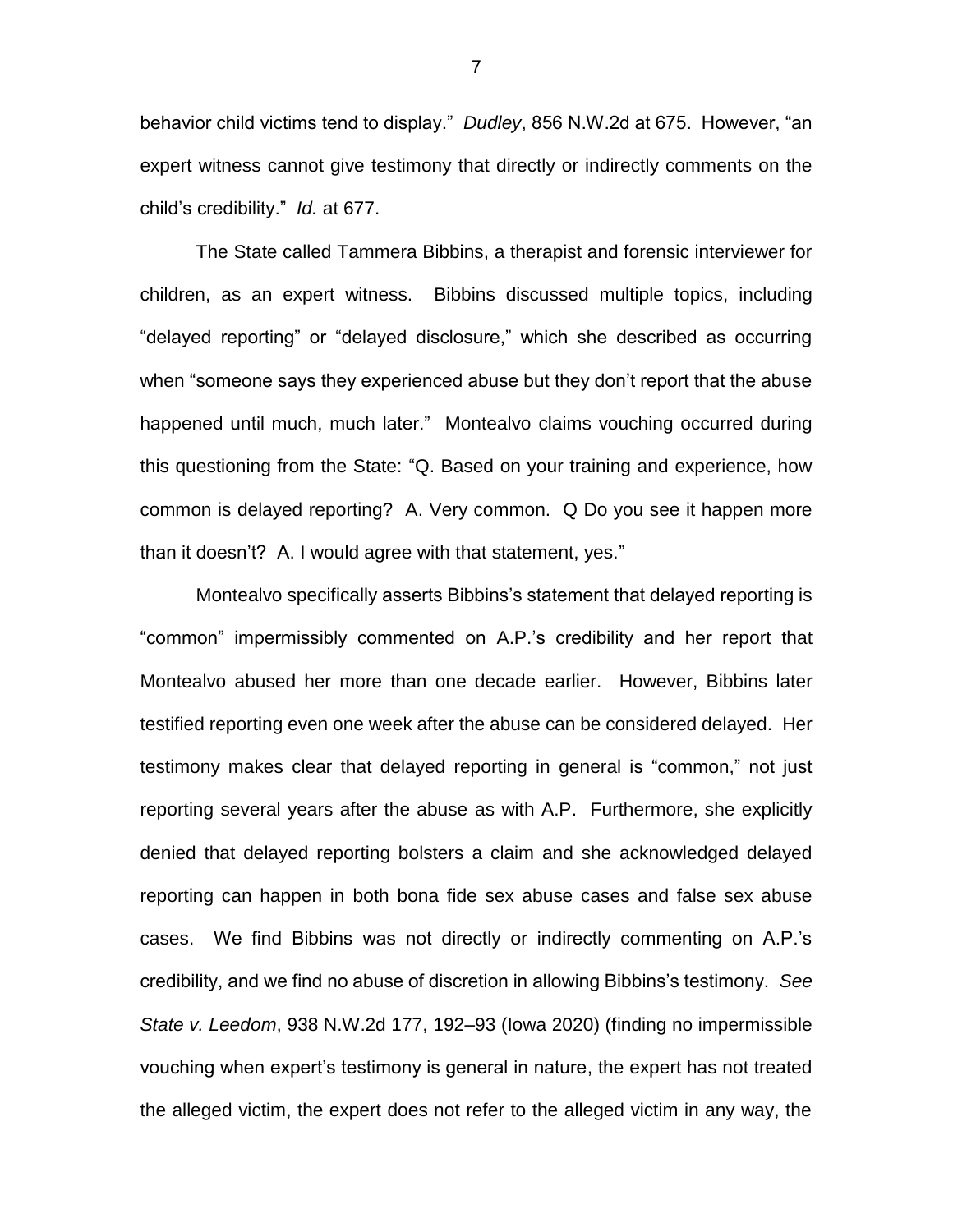expert does not offer opinions regarding the alleged victim's truthfulness, the expert does not specifically testify that the alleged victim's behavior was consistent with the behavior of abuse victims generally, and the expert did not connect the alleged victim's experience to the research described in the expert's testimony).

### **V. Sufficient Evidence.**

Montealvo argues the evidence is insufficient to support his conviction for sexual abuse in the second degree. Iowa Code § 709.3(2) (2005) (stating sexual abuse in the second degree occurs when a person commits sexual abuse on a person under the age of twelve). "Substantial evidence exists to support a verdict when the record reveals evidence that a rational trier of fact could find the defendant guilty beyond a reasonable doubt." *State v. Truesdell*, 679 N.W.2d 611, 615 (Iowa 2004). "In making this determination, '[w]e view the evidence in the light most favorable to the verdict,' including all reasonable inferences that may be deduced from the record." *Id.* (alteration in original) (quoting *State v. Gay*, 526 N.W.2d 294, 295 (Iowa 1995)).

Montealvo notes the only evidence of his guilt is A.P.'s testimony, and he raises several issues that he claims cast doubt on her credibility. However, questions of credibility are for the factfinder. *See State v. Laffey*, 600 N.W.2d 57, 59 (Iowa 1999) ("[I]t is for the [factfinder] to judge the credibility of the witnesses and weigh the evidence."). The jury impliedly found A.P. credible in convicting Montealvo. Furthermore, "the alleged victim's testimony is by itself sufficient to constitute substantial evidence of defendant's guilt" of sexual abuse. *State v. Hildreth*, 582 N.W.2d 167, 170 (Iowa 1998). A.P. clearly testified that Montealvo committed sexual abuse when he touched and penetrated her vagina with his hand

8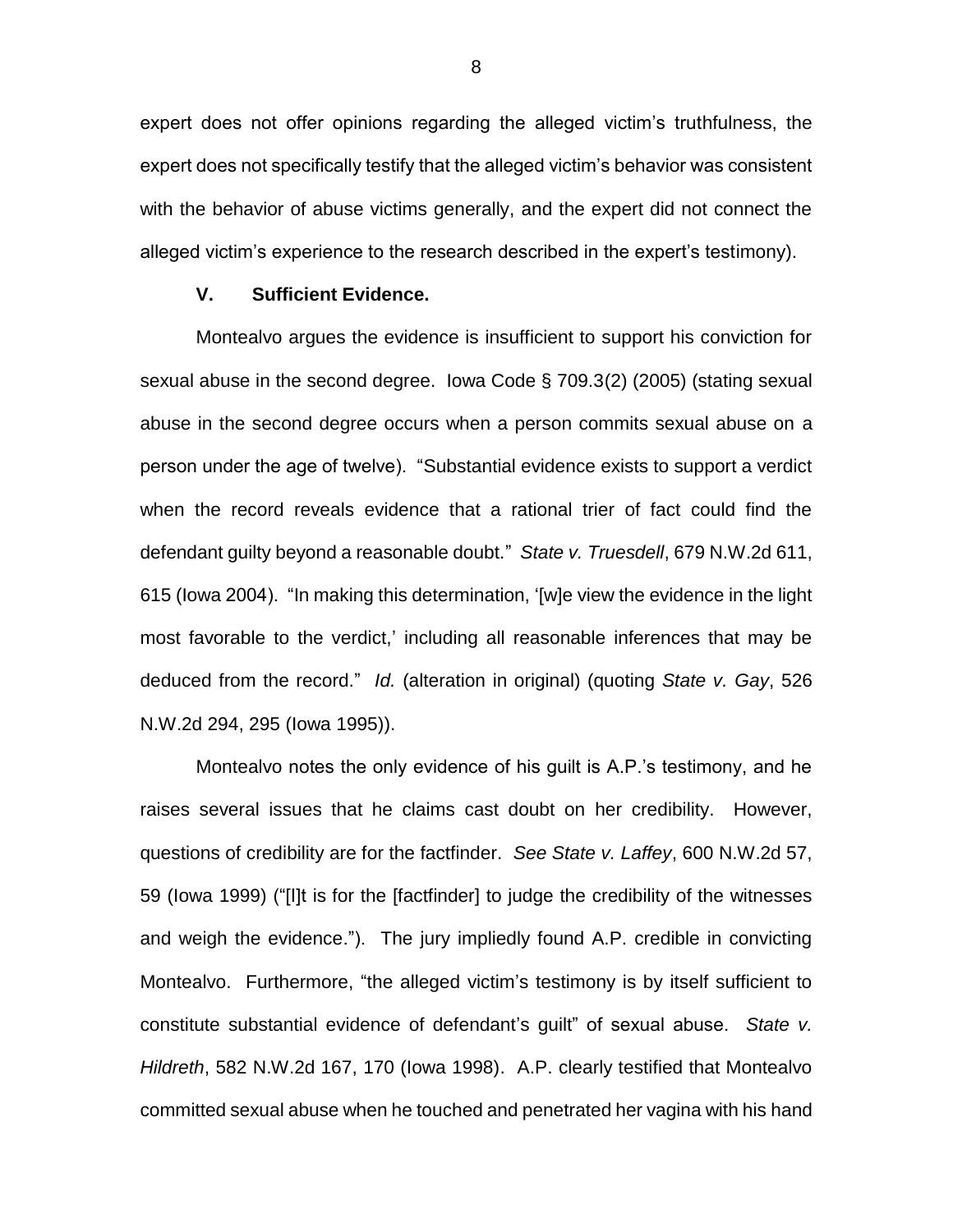and finger when she was under the age of twelve. *See* Iowa Code §§ 709.17 (defining sex act to include "contact between the finger or hand of one person and the genitalia or anus of another person"), 709.1(3) (defining sexual abuse to include performing a sex act on a child). In light of A.P.'s testimony, we find the evidence sufficient to support Montealvo's conviction.

### **VI. Weight of the Evidence.**

Montealvo argues the district court abused its discretion in denying his motion for new trial on weight-of-the-evidence grounds. "The weight-of-theevidence standard requires the district court to consider whether more 'credible evidence' supports the verdict rendered than supports the alternative verdict." *Ary*, 877 N.W.2d at 706. "The question for the court is not whether there was sufficient credible evidence to support the verdict rendered or an alternative verdict, but whether 'a greater amount of credible evidence' suggests the verdict rendered was a miscarriage of justice." *Id.* (quoting *State v. Ellis*, 578 N.W.2d 655, 658–59 (Iowa 1998)). Also, with a new trial motion based on a weight-of-the-evidence claim, "appellate review is limited to a review of the exercise of discretion by the trial court, not of the underlying question of whether the verdict is against the weight of the evidence." *State v. Reeves*, 670 N.W.2d 199, 203 (Iowa 2003).

In making his weight-of-the-evidence argument, Montealvo again attacks A.P.'s credibility. However, the district court found A.P. "particularly persuasive," noting "she acknowledged where there were inconsistencies with other statements she had given" and "admitted that she had done her best to try to block out the abuse by Mr. Montealvo from her memory." The court also noted the jury was aware of any inconsistencies in A.P.'s testimony and made its own credibility